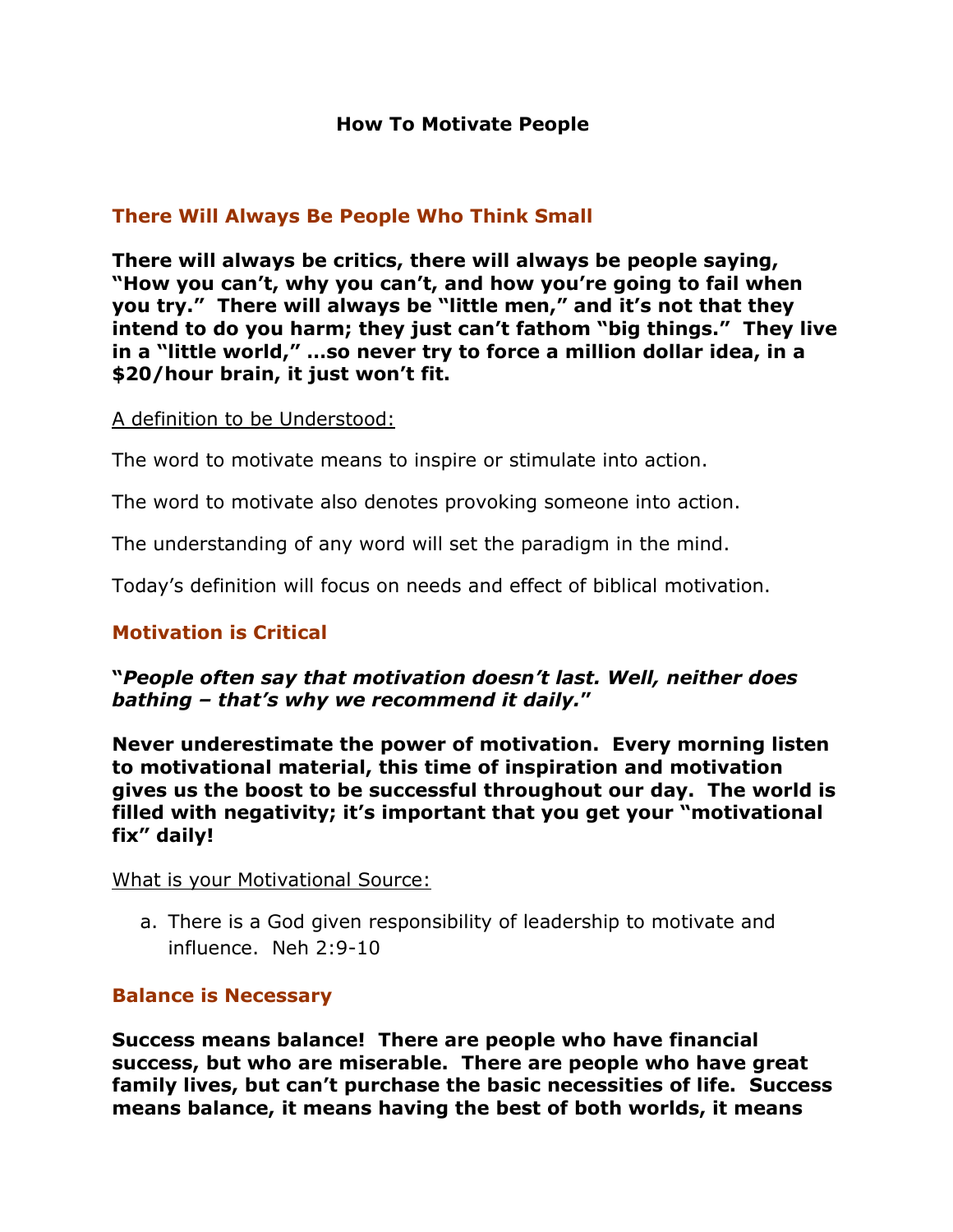### **having your cake and eating it to. What good is cake if you can't eat it?**

- b. Temperaments come from God therefore each person will have their own unique level of natural motivational skills.
- c. Each leader must make an honest assessment of his own motivational level.

# **Talent Utilization is Key**

### **"***It's not what you've got; it's what you use that makes a difference."*

**Use what you got! I will never be a great singer, it's not in the cards for me, but that's okay, I can still have everything I "really" want in life. You may not be the smartest, you may not be the tallest, but you are "you," and there's not anyone who can be "you," like you. You must learn to utilize this priceless advantage.**

Motivation Starts With Vision:

- a. There are three parts to establishing a vison
- b. A Vision is the ability to see a destination before one arrives.
- c. If you can do accomplish something alone it's too small to be a vision.
- d. A vision is something that is accomplished with a whole lot of people.
- e. There are three parts to establishing a vision
	- 1. Gathering the Vision
	- 2. Casting the vision
	- 3. Communicating (selling) the Vision

# **Vision is Crucial**

*"If you don't see yourself as a winner, then you cannot perform as a winner. You cannot perform in a manner inconsistent with the way you see yourself."*

If you talk to someone who is significantly overweight, chances are you'll find that they are unable to see themselves "skinny," they can't consistently perceive it. *"If you can't see it, you can't have it."*